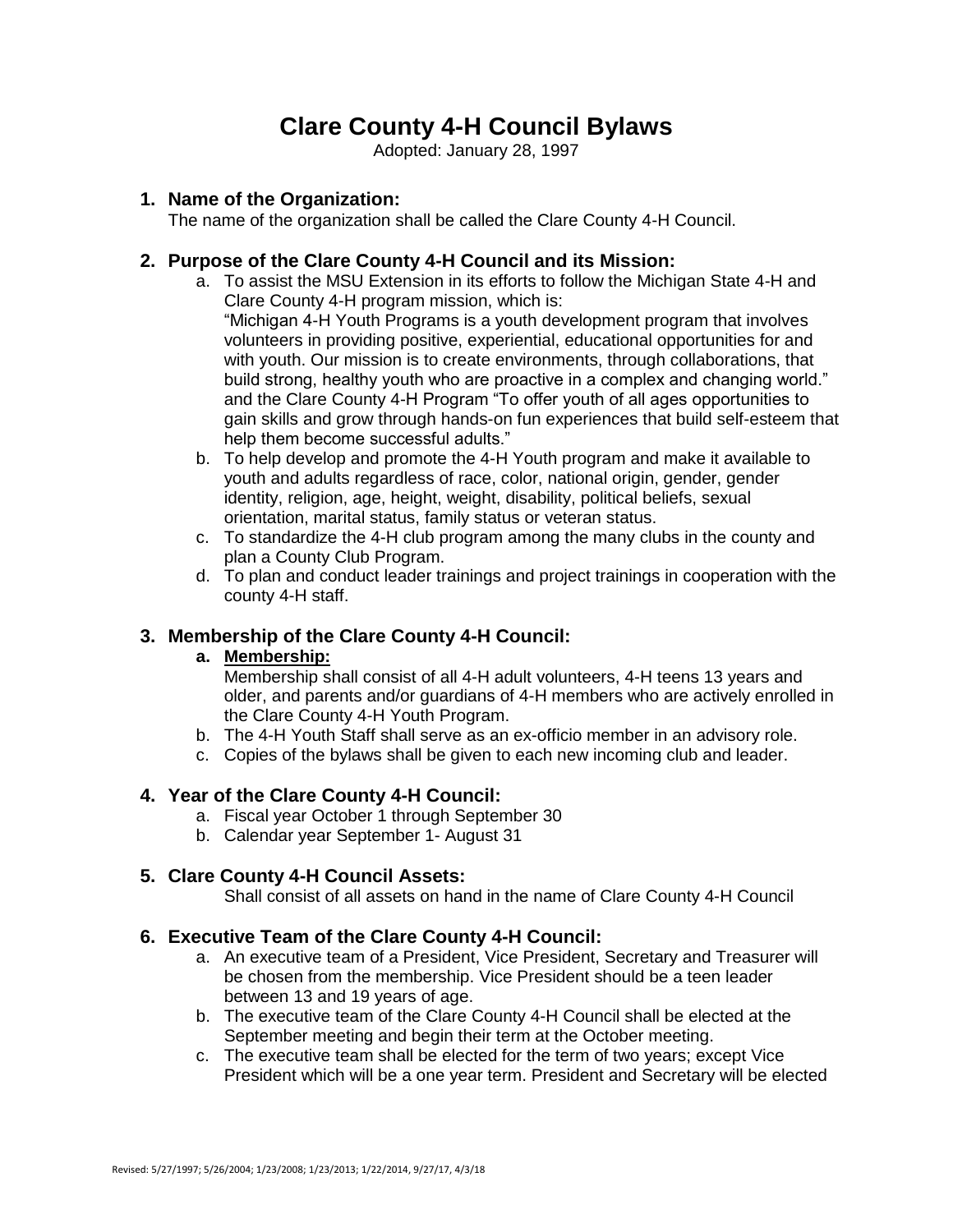for a two year term; Treasurer will be elected the following year for a two year term. Vice President will be elected every year for a one year term.

- d. Executive team officers may be elected for up to two consecutive terms for the same office.
- e. No more than one member of a household can be on the executive team during an elective period.
- f. In the event a vacancy in any office occurs, a replacement shall be elected at the next regular meeting to complete the term of the vacated office.
- g. Duties of the executive team:
	- i. The President shall preside at all meetings of the Council, appoint all special committees and attend all committee meetings, co-sign all checks and prepare the agenda with the MSU Extension staff.
	- ii. The Vice President shall preside in the absence of the president and serve on the banquet and foodstand committees.
	- iii. The Secretary shall record and keep the minutes of all meetings and handle all correspondence. Copies of all meeting minutes and attendance sheets need to be on file at the MSU Extension office. The secretary shall direct MSU Extension-Clare County to notify members of all meetings through the county 4-H newsletter and/or contact the membership. The secretary may preside in the absence of the president and vice president.
	- iv. The Treasurer shall maintain and keep an itemized account of all receipts and disbursements, pay all bills and co-sign all checks, present a written report at each meeting, have an annual financial report and maintain a bonded status at the expense of the Council. The treasurer may preside in the absence of the president and the vice president.

## **7. Meetings of the Clare County 4-H Council:**

- a. The organizational meeting shall be held on the  $4<sup>th</sup>$  Wednesday of October each year.
- b. The regular meetings will be held on the  $4<sup>th</sup>$  Wednesday of each month excluding August, November and December.
- c. Special meetings of the Council may be called by the President or by petition of five members of the council to a member of the executive team. The executive team member is to direct MSU Extension-Clare County to notify members of all meetings through the contact of the membership.
- d. In case of inclement weather, the executive team shall follow the winter weather policy.
- e. Three clubs present shall represent a quorum of the purpose of a business meeting. Any business meeting where a quorum and one executive team member is present shall constitute a meeting.
- f. A motion must have a majority vote of the membership present to be approved.
- g. Any request for funds not currently budgeted must be presented in writing to the executive team who will make a recommendation at the next meeting for the membership to vote upon.
- h. All meetings shall follow Robert's Rule of Order.

#### **8. Committees of the Clare County 4-H Council:**

All committees will be appointed by the council president at the organizational meeting in October. Committee members are selected from the membership throughout the year.

a. **Budget Committee**: Shall consist of the council president and treasurer and one representative from each of the 4-H animal associations with the 4-H youth staff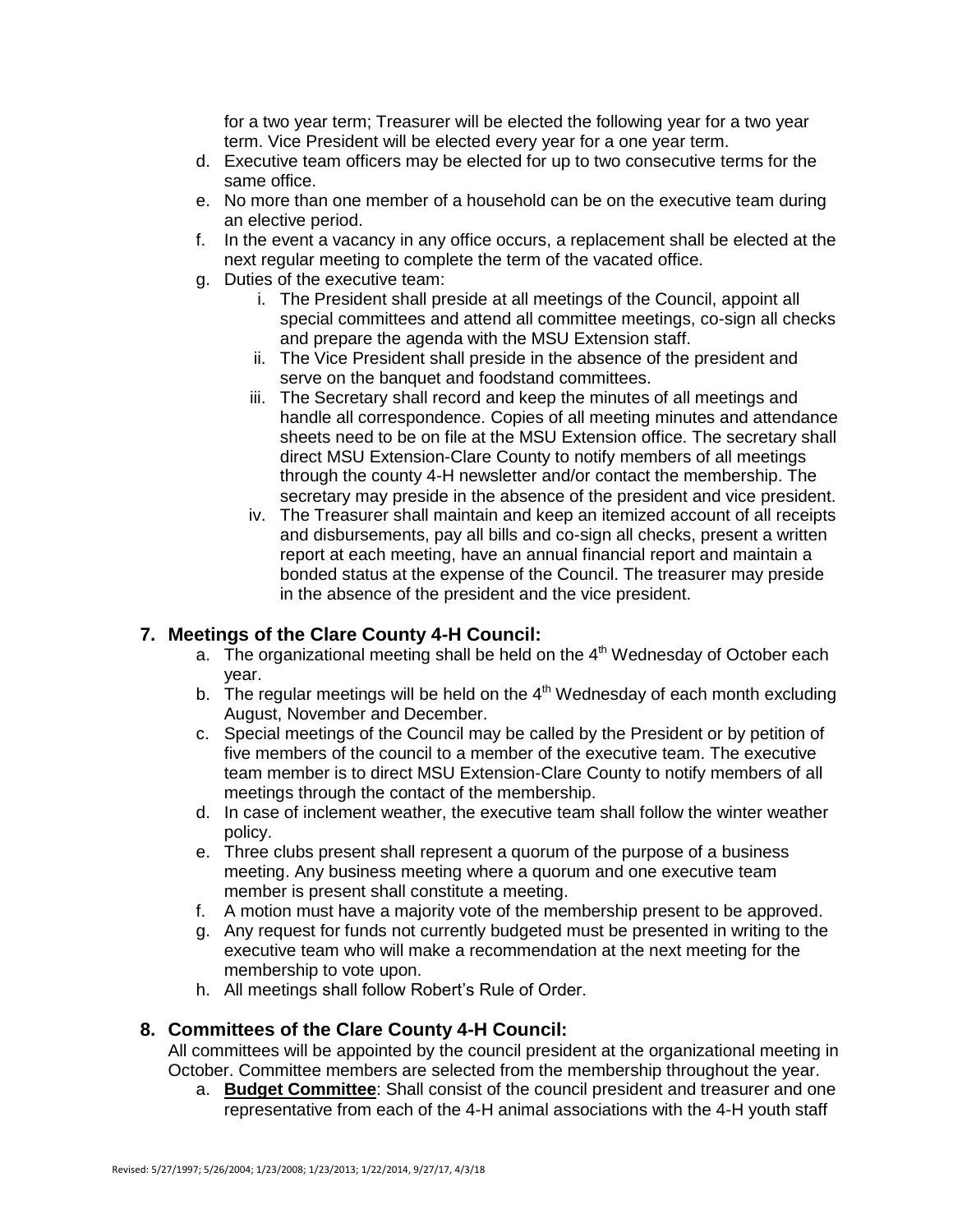in an advisory role. A proposed annual budget is to be presented annually at the October meeting to be approved by the membership.

- b. **Awards Committee**: Shall consist of at least five members, with each animal association being represented, a foodstand committee member, and a home arts representative from any club. The purpose of the committee is to aid in the selection of awards and award winners in the county.
- c. **Banquet Committee**: Shall consist of three members, the vice president and one representative from the foodstand committee. The purpose of the committee is to plan and organize the annual fall banquet which includes; decorations, planning food arrangements, and a community project. The committee should start meeting in June.
- d. **Bylaws Committee**: Shall consist of three members and shall be appointed, as needed, in order to review the bylaws and to report any proposed changes and/or concerns.
- e. **Audit Committee**: Shall consist of three members other than those serving on the budget committee. The purpose of this committee is to select an independent, certified auditor at the end of each fiscal year. The auditing report shall be presented to the executive team within 30 calendar days of the awarding of the audit.
- f. **Foodstand Committee**: Shall consist of four members and the vice president. The purpose of this committee is to annually review the guidelines and instructions and revise them as necessary. This committee will also
	- 1. Recommend a general manager for the food stand.
		- 2. Work with the manager in deciding upon a menu, ordering and delivering of supplies.
	- 3. Provide general maintenance for summer use as well as winterization.
	- 4. Appoint a committee member to meet the Treasurer at the food stand at closing, during fair week, to collect and keep track of daily pulls and deposits from the food stand and to assist them with the deposit into the Council's account.
	- 5. Work with the banquet committee to establish what overages can be supplied for the banquet and the awards committee to help verify volunteers working in the foodstand.
	- 6. Enforce the 4-H foodstand guidelines and FDA health standards
- g. **Milkbooth Committee**: Shall consist of five members. The purpose of the committee is to annually order, set schedule, do general maintenance, run, and appoint a committee member to meet with the 4-H Council Treasurer every night to collect money during fair week.
- h. **Fundraising Committee**: Shall consist of five people. The purpose of this committee is to organize the implement opportunities throughout the year.
- i. **Teen Leadership Committee**: Shall consist of three to five teens and an advisory adult. The purpose of this committee would be to bring teen leaders together on a quarterly basis to organize, check progress and to follow up with before fair. They would review guidelines and be in charge of representative section (ambassador/royalty). They would help with the Cloverbud show during the week of fair, by judging and assisting Cloverbuds during and while in the show ring with their animals. An adult will need to serve on this committee as well to serve as mentor/advisor.
- j. **Ambassador/Royalty Committee**: Shall consist of three people. The purpose of this committee is to organize nominees for the ambassador program and to help